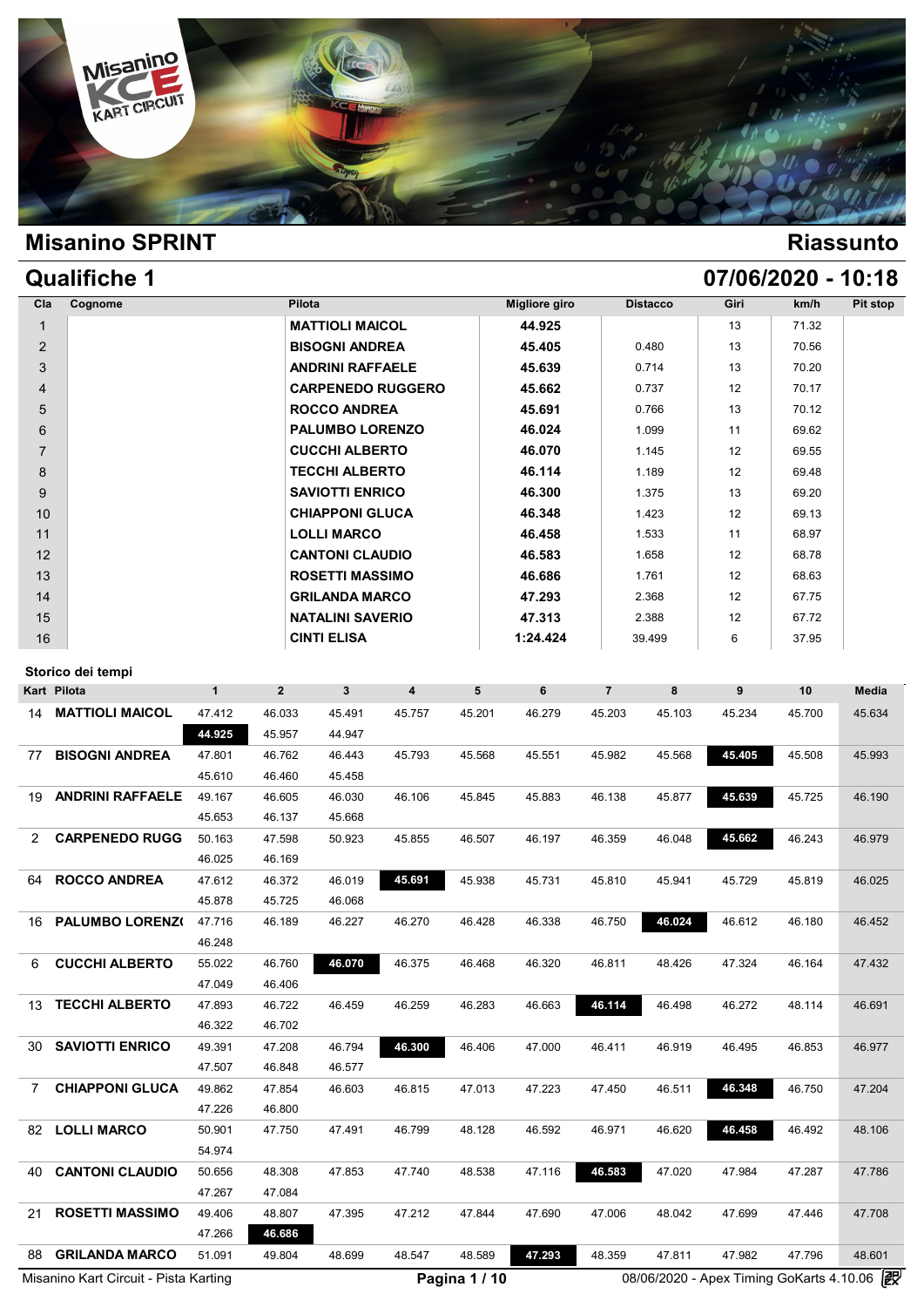

| <b>Misanino SPRINT</b><br><b>Riassunto</b> |          |          |          |          |          |          |        |        |        |        |              |  |  |  |
|--------------------------------------------|----------|----------|----------|----------|----------|----------|--------|--------|--------|--------|--------------|--|--|--|
| Kart Pilota                                |          |          | 3        |          | 5        | 6        |        | 8      | 9      | 10     | <b>Media</b> |  |  |  |
|                                            | 49.773   | 47.479   |          |          |          |          |        |        |        |        |              |  |  |  |
| <b>NATALINI SAVERIO</b><br>31              | 55.412   | 49.695   | 48.125   | 48.190   | 47.817   | 48.516   | 47.764 | 47.668 | 48.542 | 47.335 | 48.950       |  |  |  |
|                                            | 51.023   | 47.313   |          |          |          |          |        |        |        |        |              |  |  |  |
| <b>CINTI ELISA</b><br>23                   | 1:42.129 | 1:30.610 | 1:41.123 | 1:36.466 | 1:24.424 | 1:27.518 |        |        |        |        | 1:33.711     |  |  |  |

# **Qualifiche 2 07/06/2020 - 10:31**

| Cla            | Cognome | Pilota                    | <b>Migliore giro</b> | <b>Distacco</b> | Giri | km/h  | Pit stop |
|----------------|---------|---------------------------|----------------------|-----------------|------|-------|----------|
| $\mathbf{1}$   |         | <b>CAPPELLA FRANCESCO</b> | 45.404               |                 | 13   | 70.57 |          |
| 2              |         | <b>BALDUCCI NICOLA</b>    | 45.454               | 0.050           | 13   | 70.49 |          |
| 3              |         | <b>CASONE ROBERTO</b>     | 45.507               | 0.103           | 13   | 70.41 |          |
| 4              |         | <b>PLAZZI ROBERTO</b>     | 45.540               | 0.136           | 12   | 70.36 |          |
| 5              |         | <b>PAGANIN DANIELE</b>    | 45.678               | 0.274           | 13   | 70.14 |          |
| 6              |         | <b>TASSI STEFANO</b>      | 45.833               | 0.429           | 13   | 69.91 |          |
| $\overline{7}$ |         | <b>BORGHESI GIANLUCA</b>  | 45.909               | 0.505           | 13   | 69.79 |          |
| 8              |         | <b>CUCCHI ALEX</b>        | 45.944               | 0.540           | 13   | 69.74 |          |
| 9              |         | <b>FERRETTI GIORGIO</b>   | 46.150               | 0.746           | 12   | 69.43 |          |
| 10             |         | <b>SAMA SIMONE</b>        | 46.372               | 0.968           | 12   | 69.09 |          |
| 11             |         | <b>LELLI STEFANO</b>      | 46.416               | 1.012           | 12   | 69.03 |          |
| 12             |         | <b>RUSSO FEDERICO</b>     | 46.983               | 1.579           | 12   | 68.19 |          |
| 13             |         | <b>COCCIA ANDREA</b>      | 47.399               | 1.995           | 12   | 67.60 |          |
| 14             |         | <b>ROCCO ELISA</b>        | 47.404               | 2.000           | 12   | 67.59 |          |
| 15             |         | <b>MORRI GIACOMO</b>      | 47.927               | 2.523           | 12   | 66.85 |          |
| 16             |         | <b>HENRY CINTI</b>        | 48.088               | 2.684           | 12   | 66.63 |          |

|    | Storico dei tempi       |              |                |              |                         |          |        |                |        |        |        |              |
|----|-------------------------|--------------|----------------|--------------|-------------------------|----------|--------|----------------|--------|--------|--------|--------------|
|    | <b>Kart Pilota</b>      | $\mathbf{1}$ | $\overline{2}$ | $\mathbf{3}$ | $\overline{\mathbf{4}}$ | 5        | 6      | $\overline{7}$ | 8      | 9      | 10     | <b>Media</b> |
| 14 | <b>CAPPELLA FRANCE</b>  | 47.811       | 48.903         | 47.325       | 46.355                  | 46.062   | 45.796 | 45.731         | 45.404 | 46.012 | 46.130 | 46.384       |
|    |                         | 45.805       | 45.636         | 46.022       |                         |          |        |                |        |        |        |              |
| 19 | <b>BALDUCCI NICOLA</b>  | 49.854       | 47.283         | 46.830       | 45.984                  | 46.250   | 45.745 | 45.758         | 46.025 | 45.941 | 45.454 | 46.352       |
|    |                         | 45.728       | 45.546         | 46.185       |                         |          |        |                |        |        |        |              |
| 16 | <b>CASONE ROBERTO</b>   | 47.942       | 45.993         | 46.062       | 45.730                  | 45.595   | 45.713 | 45.519         | 45.642 | 45.532 | 45.558 | 45.906       |
|    |                         | 45.507       | 45.760         | 46.237       |                         |          |        |                |        |        |        |              |
| 2  | <b>PLAZZI ROBERTO</b>   | 50.665       | 52.219         | 47.190       | 47.275                  | 47.277   | 45.953 | 46.056         | 46.522 | 45.862 | 45.949 | 47.202       |
|    |                         | 45,540       | 45.924         |              |                         |          |        |                |        |        |        |              |
| 6  | <b>PAGANIN DANIELE</b>  | 49.737       | 46.890         | 46.368       | 46.184                  | 45.953   | 45.856 | 45.810         | 45.678 | 45.877 | 45.726 | 46.264       |
|    |                         | 45.723       | 45.784         | 45.848       |                         |          |        |                |        |        |        |              |
| 30 | <b>TASSI STEFANO</b>    | 47.445       | 48.772         | 47.326       | 47.095                  | 46.451   | 46.388 | 45.882         | 45.833 | 46.304 | 45.967 | 46.582       |
|    |                         | 46.137       | 45.911         | 46.059       |                         |          |        |                |        |        |        |              |
| 31 | <b>BORGHESI GIANLU(</b> | 47.712       | 47.034         | 47.037       | 46.540                  | 46.493   | 46.083 | 46.028         | 46.154 | 46.632 | 46.170 | 46.486       |
|    |                         | 46.259       | 45.909         | 46.275       |                         |          |        |                |        |        |        |              |
| 64 | <b>CUCCHI ALEX</b>      | 49.410       | 47.238         | 46.946       | 46.680                  | 45.944   | 46.381 | 46.116         | 46.333 | 47.524 | 46.057 | 46.716       |
|    |                         | 46.149       | 46.084         | 46.454       |                         |          |        |                |        |        |        |              |
| 77 | <b>FERRETTI GIORGIO</b> | 48.278       | 47.975         | 47.573       | 46.417                  | 46.671   | 46.600 | 46.150         | 46.612 | 46.245 | 46.166 | 46.852       |
|    |                         | 46.410       | 47.131         |              |                         |          |        |                |        |        |        |              |
| 82 | <b>SAMA SIMONE</b>      | 50.301       | 1:03.271       | 46.854       | 46.645                  | 47.910   | 46.944 | 48.263         | 47.784 | 46.372 | 47.104 | 48.732       |
|    |                         | 46.673       | 46.668         |              |                         |          |        |                |        |        |        |              |
| 40 | <b>LELLI STEFANO</b>    | 50.864       | 47.453         | 47.733       | 47.080                  | 1:03.417 | 46.598 | 47.432         | 46.416 | 46.668 | 46.487 | 48.656       |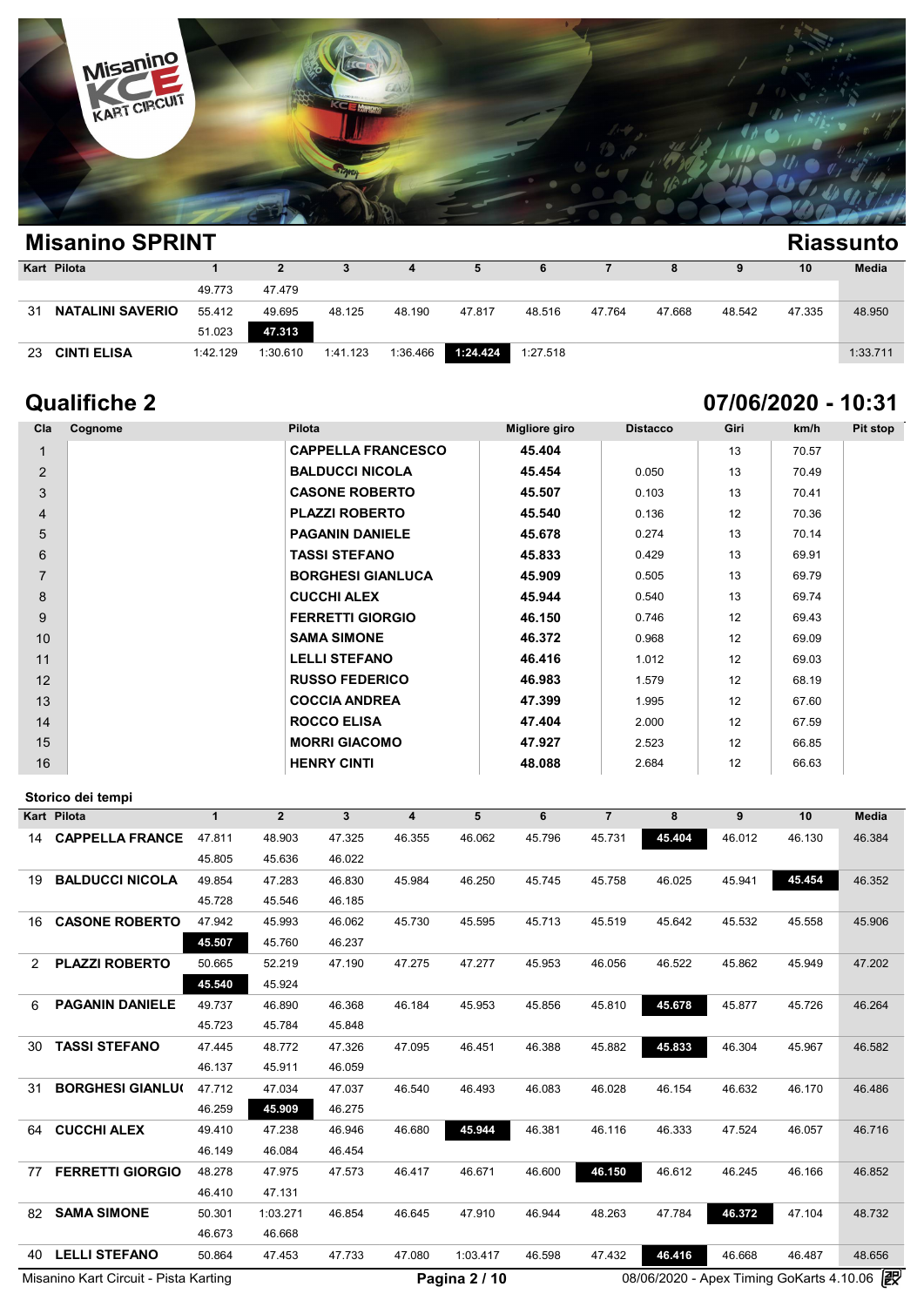

| <b>Misanino SPRINT</b>      |        |                |        |        |        |        |        |        |        |        | <b>Riassunto</b> |
|-----------------------------|--------|----------------|--------|--------|--------|--------|--------|--------|--------|--------|------------------|
| Kart Pilota                 |        | $\overline{2}$ | 3      | 4      | 5      | 6      |        | 8      | 9      | 10     | Media            |
|                             | 46.766 | 46.960         |        |        |        |        |        |        |        |        |                  |
| <b>RUSSO FEDERICO</b><br>88 | 50.697 | 50.197         | 49.588 | 48.168 | 48.056 | 47.319 | 47.602 | 47.425 | 47.724 | 47.760 | 48.283           |
|                             | 47.880 | 46.983         |        |        |        |        |        |        |        |        |                  |
| <b>COCCIA ANDREA</b><br>21  | 51.178 | 49.002         | 47.756 | 47.881 | 47.887 | 48.569 | 47.464 | 48.919 | 47.402 | 47.841 | 48.236           |
|                             | 47.534 | 47.399         |        |        |        |        |        |        |        |        |                  |
| <b>ROCCO ELISA</b><br>13    | 51.299 | 50.997         | 48.366 | 47.979 | 49.347 | 47.933 | 48.162 | 47.904 | 47.404 | 47.740 | 48.595           |
|                             | 48.010 | 48.003         |        |        |        |        |        |        |        |        |                  |
| <b>MORRI GIACOMO</b>        | 53.145 | 52.431         | 49.633 | 48.764 | 48.778 | 49.043 | 50.477 | 47.927 | 48.486 | 48.964 | 49.655           |
|                             | 48.982 | 49.235         |        |        |        |        |        |        |        |        |                  |
| <b>HENRY CINTI</b><br>5     | 51.593 | 50.264         | 50.192 | 51.419 | 48.715 | 48.856 | 52.997 | 48.452 | 48.553 | 48.088 | 49.805           |
|                             | 49.078 | 49.459         |        |        |        |        |        |        |        |        |                  |
|                             |        |                |        |        |        |        |        |        |        |        |                  |

# **Migliori tempi**

| Cla            | Pilota                    | <b>Qualifiche 1</b> | <b>Qualifiche 2</b> | <b>Distacco</b> | Giri            | km/h  | Gruppo |
|----------------|---------------------------|---------------------|---------------------|-----------------|-----------------|-------|--------|
| $\mathbf{1}$   | <b>MATTIOLI MAICOL</b>    | 44.925              |                     |                 | 13              | 71.32 | Α      |
| 2              | <b>CAPPELLA FRANCESCO</b> |                     | 45.404              | 0.479           | 13              | 70.57 | в      |
| 3              | <b>BISOGNI ANDREA</b>     | 45.405              |                     | 0.480           | 13              | 70.56 | A      |
| $\overline{4}$ | <b>BALDUCCI NICOLA</b>    |                     | 45.454              | 0.529           | 13              | 70.49 | в      |
| 5              | <b>CASONE ROBERTO</b>     |                     | 45.507              | 0.582           | 13              | 70.41 | Α      |
| 6              | <b>PLAZZI ROBERTO</b>     |                     | 45.540              | 0.615           | 12              | 70.36 | в      |
| $\overline{7}$ | <b>ANDRINI RAFFAELE</b>   | 45.639              |                     | 0.714           | 13              | 70.20 | A      |
| 8              | <b>CARPENEDO RUGGERO</b>  | 45.662              |                     | 0.737           | 12              | 70.17 | в      |
| 9              | <b>PAGANIN DANIELE</b>    |                     | 45.678              | 0.753           | 13              | 70.14 | Α      |
| 10             | <b>ROCCO ANDREA</b>       | 45.691              |                     | 0.766           | 13              | 70.12 | в      |
| 11             | <b>TASSI STEFANO</b>      |                     | 45.833              | 0.908           | 13              | 69.91 | A      |
| 12             | <b>BORGHESI GIANLUCA</b>  |                     | 45.909              | 0.984           | 13              | 69.79 | в      |
| 13             | <b>CUCCHI ALEX</b>        |                     | 45.944              | 1.019           | 13              | 69.74 | A      |
| 14             | <b>PALUMBO LORENZO</b>    | 46.024              |                     | 1.099           | 11              | 69.62 | в      |
| 15             | <b>CUCCHI ALBERTO</b>     | 46.070              |                     | 1.145           | 12              | 69.55 | Α      |
| 16             | <b>TECCHI ALBERTO</b>     | 46.114              |                     | 1.189           | 12              | 69.48 | в      |
| 17             | <b>FERRETTI GIORGIO</b>   |                     | 46.150              | 1.225           | 12              | 69.43 | A      |
| 18             | <b>SAVIOTTI ENRICO</b>    | 46.300              |                     | 1.375           | 13              | 69.20 | в      |
| 19             | <b>CHIAPPONI GLUCA</b>    | 46.348              |                     | 1.423           | 12              | 69.13 | Α      |
| 20             | <b>SAMA SIMONE</b>        |                     | 46.372              | 1.447           | 12              | 69.09 | в      |
| 21             | <b>LELLI STEFANO</b>      |                     | 46.416              | 1.491           | 12              | 69.03 | Α      |
| 22             | <b>LOLLI MARCO</b>        | 46.458              |                     | 1.533           | 11              | 68.97 | в      |
| 23             | <b>CANTONI CLAUDIO</b>    | 46.583              |                     | 1.658           | 12              | 68.78 | A      |
| 24             | <b>ROSETTI MASSIMO</b>    | 46.686              |                     | 1.761           | 12              | 68.63 | в      |
| 25             | <b>RUSSO FEDERICO</b>     |                     | 46.983              | 2.058           | 12              | 68.19 | Α      |
| 26             | <b>GRILANDA MARCO</b>     | 47.293              |                     | 2.368           | 12              | 67.75 | в      |
| 27             | <b>NATALINI SAVERIO</b>   | 47.313              |                     | 2.388           | 12              | 67.72 | A      |
| 28             | <b>COCCIA ANDREA</b>      |                     | 47.399              | 2.474           | 12              | 67.60 | в      |
| 29             | <b>ROCCO ELISA</b>        |                     | 47.404              | 2.479           | 12              | 67.59 | Α      |
| 30             | <b>MORRI GIACOMO</b>      |                     | 47.927              | 3.002           | 12              | 66.85 | в      |
| 31             | <b>HENRY CINTI</b>        |                     | 48.088              | 3.163           | 12 <sup>2</sup> | 66.63 | Α      |
| 32             | <b>CINTI ELISA</b>        | 1:24.424            |                     | 39.499          | 6               | 37.95 | в      |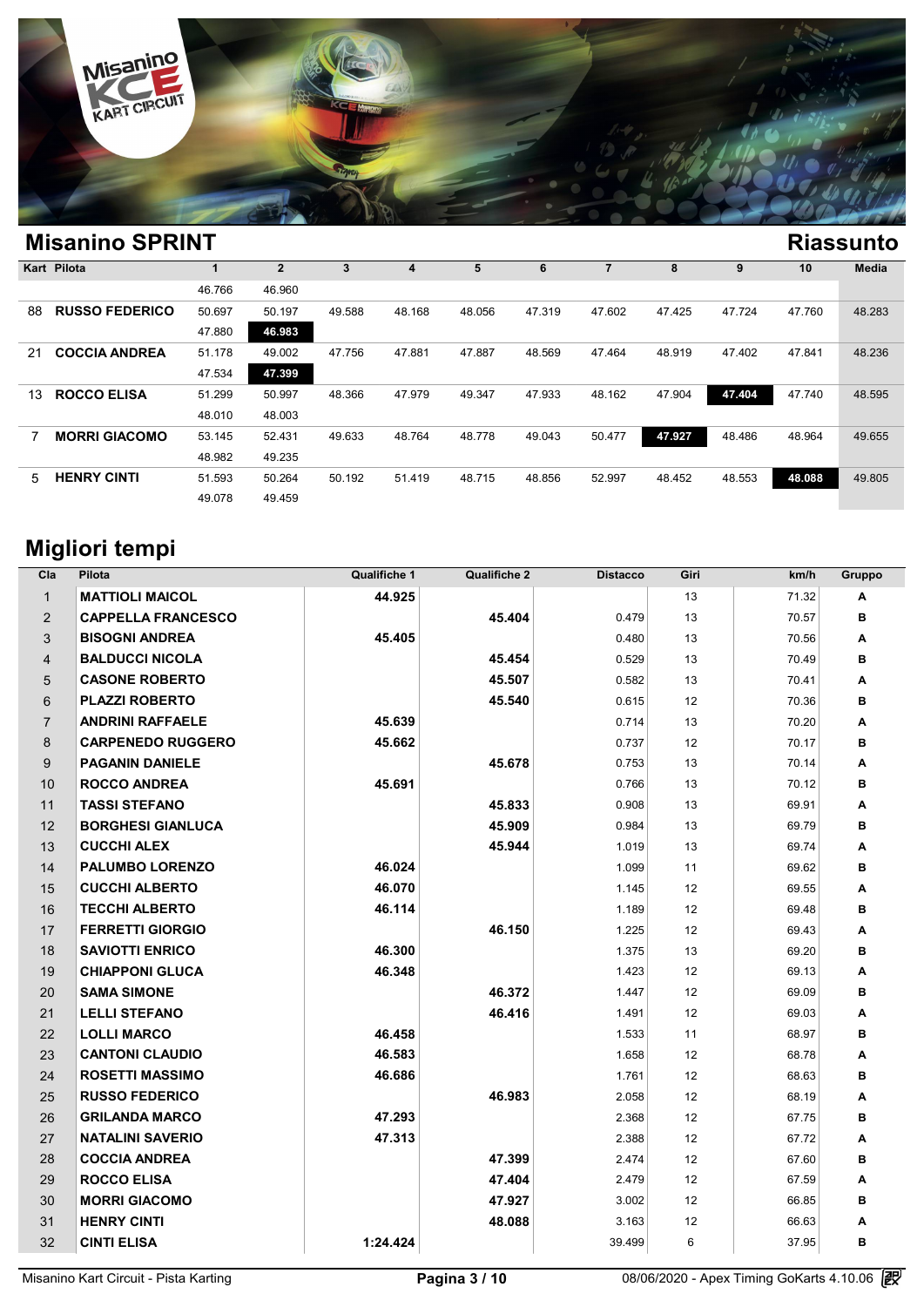

# **Prefinale 1 07/06/2020 - 11:23**

| Cla            | Pilota                  | Giri | Tempo     | <b>Distacco</b> | Interv. | km/h  | Migliore giro | Pit stop |
|----------------|-------------------------|------|-----------|-----------------|---------|-------|---------------|----------|
| $\mathbf{1}$   | <b>CASONE ROBERTO</b>   | 12   | 11:50.384 |                 |         | 54.12 | 45.395        |          |
| 2              | <b>MATTIOLI MAICOL</b>  | 12   | 11:50.967 | 0.583           | 0.583   | 54.08 | 45.753        |          |
| 3              | <b>BISOGNI ANDREA</b>   | 12   | 11:53.194 | 2.810           | 2.227   | 53.91 | 45.726        |          |
| 4              | <b>CUCCHI ALBERTO</b>   | 12   | 11:53.888 | 3.504           | 0.694   | 53.86 | 45.673        |          |
| 5              | <b>PAGANIN DANIELE</b>  | 12   | 11:54.186 | 3.802           | 0.298   | 53.83 | 45.710        |          |
| 6              | <b>ANDRINI RAFFAELE</b> | 12   | 11:54.228 | 3.844           | 0.042   | 53.83 | 45.577        |          |
| $\overline{7}$ | <b>CHIAPPONI GLUCA</b>  | 12   | 12:01.082 | 10.698          | 6.854   | 53.32 | 46.031        |          |
| 8              | <b>LELLI STEFANO</b>    | 12   | 12:01.974 | 11.590          | 0.892   | 53.25 | 46.299        |          |
| 9              | <b>CUCCHI ALEX</b>      | 12   | 12:05.258 | 14.874          | 3.284   | 53.01 | 46.150        |          |
| 10             | <b>TASSI STEFANO</b>    | 12   | 12:05.733 | 15.349          | 0.475   | 52.98 | 46.205        |          |
| 11             | <b>RUSSO FEDERICO</b>   | 12   | 12:10.478 | 20.094          | 4.745   | 52.63 | 46.529        |          |
| 12             | <b>FERRETTI GIORGIO</b> | 12   | 12:12.440 | 22.056          | 1.962   | 52.49 | 46.558        |          |
| 13             | <b>ROCCO ELISA</b>      | 12   | 12:12.983 | 22.599          | 0.543   | 52.45 | 46.730        |          |
| 14             | <b>NATALINI SAVERIO</b> | 12   | 12:13.380 | 22.996          | 0.397   | 52.43 | 46.496        |          |
| 15             | <b>CANTONI CLAUDIO</b>  | 12   | 12:14.834 | 24.450          | 1.454   | 52.32 | 46.201        |          |
| 16             | <b>HENRY CINTI</b>      | 12   | 12:34.317 | 43.933          | 19.483  | 50.97 | 48.092        |          |

|                         | $\mathbf{1}$                     | $\overline{\mathbf{c}}$               | 3      | $\overline{\mathbf{4}}$ | 5      | 6             | $\overline{7}$ | 8      | 9      | 10     | <b>Media</b>                             |
|-------------------------|----------------------------------|---------------------------------------|--------|-------------------------|--------|---------------|----------------|--------|--------|--------|------------------------------------------|
| <b>CASONE ROBERTO</b>   | 50.188                           | 46.469                                | 45.796 | 46.148                  | 45.821 | 45.856        | 45.473         | 45.541 | 45.395 | 45.644 | 46.132                                   |
|                         | 45.740                           | 45.516                                |        |                         |        |               |                |        |        |        |                                          |
| <b>MATTIOLI MAICOL</b>  | 50.220                           | 46.002                                | 45.939 | 45.784                  | 45.881 | 45.905        | 45.847         | 45.930 | 45.880 | 46.258 | 46.276                                   |
|                         | 45.919                           | 45.753                                |        |                         |        |               |                |        |        |        |                                          |
| <b>BISOGNI ANDREA</b>   | 50.472                           | 46.451                                | 46.237 | 46.221                  | 45.938 | 45.829        | 45.829         | 45.754 | 46.045 | 45.726 | 46.409                                   |
|                         | 46.184                           | 46.225                                |        |                         |        |               |                |        |        |        |                                          |
| <b>CUCCHI ALBERTO</b>   | 50.017                           | 46.253                                | 46.251 | 45.925                  | 45.756 | 45.872        | 45.792         | 45.673 | 46.029 | 45.901 | 46.345                                   |
|                         | 46.002                           | 46.673                                |        |                         |        |               |                |        |        |        |                                          |
| <b>PAGANIN DANIELE</b>  | 51.147                           | 46.331                                | 45.857 | 45.710                  | 45.926 | 45.866        | 45.875         | 46.045 | 45.849 | 45.833 | 46.402                                   |
|                         | 45.726                           | 46.664                                |        |                         |        |               |                |        |        |        |                                          |
| <b>ANDRINI RAFFAELE</b> | 52.588                           | 46.101                                | 45.698 | 45.804                  | 45.577 | 45.928        | 45.901         | 45.668 | 45.836 | 45.801 | 46.429                                   |
|                         | 45.743                           | 46.503                                |        |                         |        |               |                |        |        |        |                                          |
| <b>CHIAPPONI GLUCA</b>  | 52.919                           | 46.547                                | 46.244 | 46.535                  | 46.352 | 46.417        | 46.100         | 46.630 | 46.253 | 46.031 | 46.914                                   |
|                         | 46.279                           | 46.664                                |        |                         |        |               |                |        |        |        |                                          |
| <b>LELLI STEFANO</b>    | 51.530                           | 46.559                                | 46.623 | 46.459                  | 46.461 | 46.365        | 46.636         | 46.607 | 46.909 | 46.508 | 46.962                                   |
|                         | 46.594                           | 46.299                                |        |                         |        |               |                |        |        |        |                                          |
| <b>CUCCHI ALEX</b>      | 52.656                           | 46.621                                | 46.540 | 47.575                  | 46.798 | 47.509        | 46.576         | 46.600 | 46.781 | 46.512 | 47.285                                   |
|                         | 47.109                           | 46.150                                |        |                         |        |               |                |        |        |        |                                          |
| <b>TASSI STEFANO</b>    | 53.959                           | 48.034                                | 47.431 | 46.840                  | 46.627 | 46.615        | 46.548         | 46.450 | 46.205 | 46.272 | 47.356                                   |
|                         | 46.932                           | 46.370                                |        |                         |        |               |                |        |        |        |                                          |
| <b>RUSSO FEDERICO</b>   | 53.006                           | 47.704                                | 48.233 | 48.119                  | 47.161 | 46.614        | 47.186         | 46.788 | 46.735 | 46.529 | 47.629                                   |
|                         | 46.665                           | 46.811                                |        |                         |        |               |                |        |        |        |                                          |
| <b>FERRETTI GIORGIO</b> | 53.250                           | 47.206                                | 48.723 | 48.226                  | 47.777 | 47.238        | 47.030         | 47.096 | 46.962 | 47.036 | 47.835                                   |
|                         | 46.925                           | 46.558                                |        |                         |        |               |                |        |        |        |                                          |
| <b>ROCCO ELISA</b>      | 52.773                           | 48.267                                | 47.797 | 46.846                  | 47.341 | 47.622        | 47.250         | 47.142 | 46.923 | 46.730 | 47.785                                   |
|                         | 47.240                           | 47.493                                |        |                         |        |               |                |        |        |        |                                          |
| <b>NATALINI SAVERIO</b> | 53.778                           | 49.538                                | 47.234 | 46.987                  | 47.542 | 47.202        | 47.431         | 47.573 | 46.496 | 46.650 | 47.852                                   |
|                         |                                  |                                       |        |                         |        |               |                |        |        |        | 霰                                        |
|                         | Storico dei tempi<br>Kart Pilota | Misanino Kart Circuit - Pista Karting |        |                         |        | Pagina 4 / 10 |                |        |        |        | 08/06/2020 - Apex Timing GoKarts 4.10.06 |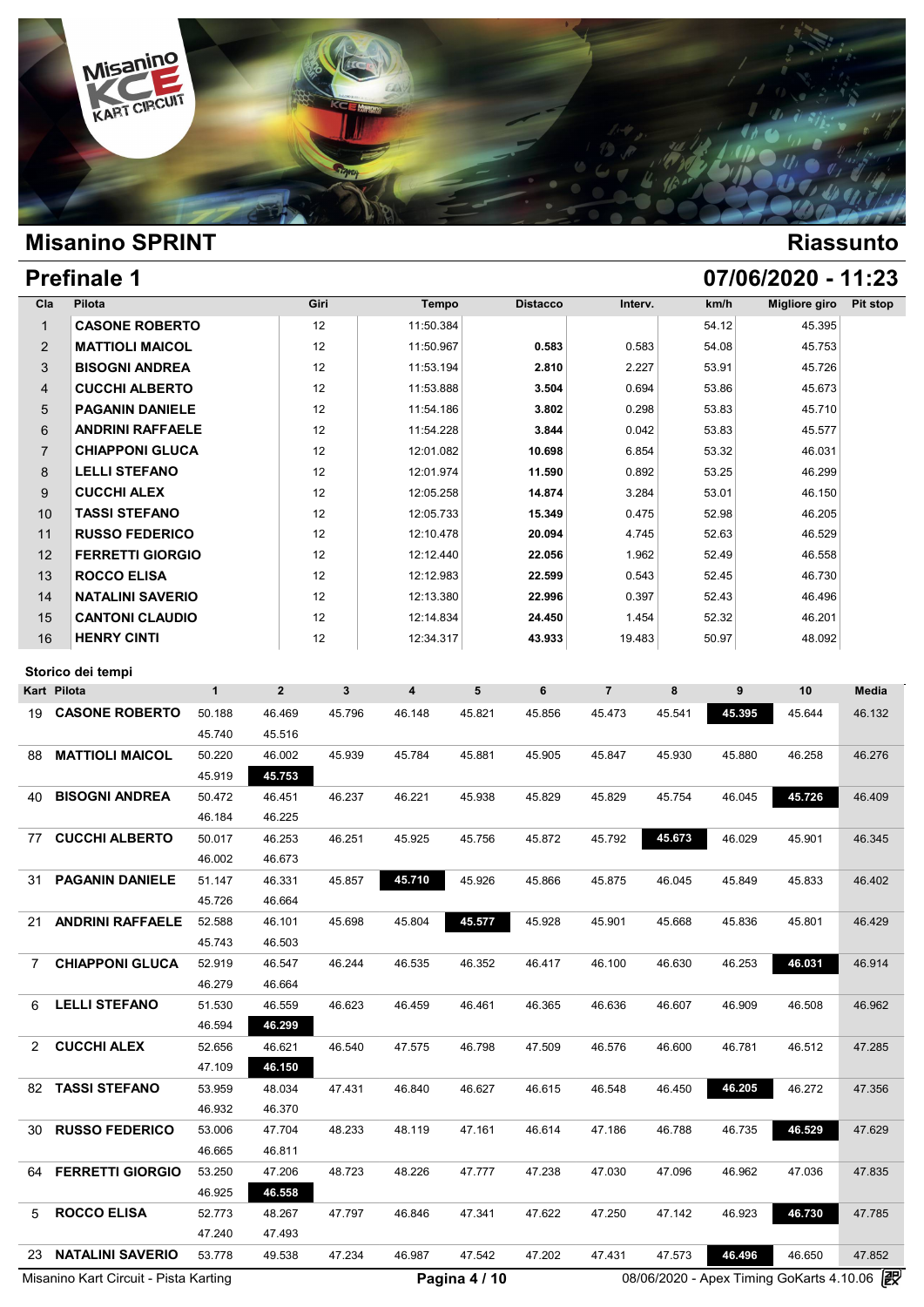

| <b>Misanino SPRINT</b>   |                        |           |                        |                |              |           |                         |                       |                       |           |                |            |           |                        |               | <b>Riassunto</b> |
|--------------------------|------------------------|-----------|------------------------|----------------|--------------|-----------|-------------------------|-----------------------|-----------------------|-----------|----------------|------------|-----------|------------------------|---------------|------------------|
| Kart Pilota              |                        |           | $\mathbf{1}$           | $\overline{2}$ | $\mathbf{3}$ |           | $\overline{\mathbf{4}}$ | 5                     | 6                     |           | $\overline{7}$ | 8          | 9         |                        | 10            | Media            |
|                          |                        |           | 46.803                 | 46.997         |              |           |                         |                       |                       |           |                |            |           |                        |               |                  |
| 16                       | <b>CANTONI CLAUDIO</b> |           | 53.735                 | 55.563         | 46.844       |           | 46.794                  | 46.731                | 46.486                |           | 46.706         | 46.794     | 46.228    |                        | 46.201        | 47.996           |
|                          |                        |           | 46.908                 | 46.967         |              |           |                         |                       |                       |           |                |            |           |                        |               |                  |
| <b>HENRY CINTI</b><br>13 |                        |           | 53.254                 | 56.348         | 49.234       |           | 48.469                  | 48.317                | 48.153                |           | 48.397         | 48.332     | 48.802    |                        | 48.480        | 49.515           |
|                          |                        |           | 48.092                 | 48.302         |              |           |                         |                       |                       |           |                |            |           |                        |               |                  |
| Tabella dei giri         |                        |           |                        |                |              |           |                         |                       |                       |           |                |            |           |                        |               |                  |
| Giro 1                   | 88                     | 40<br>0.8 | 19<br>$0.\overline{2}$ | 77<br>0.7      | 31<br>0.7    | 21<br>1.1 | 6<br>0.2                | $\overline{2}$<br>0.5 | $\overline{7}$<br>0.5 | 82<br>0.3 | 64<br>0.2      | $30_{0.2}$ | 5<br>0.3  | 16<br>$0.\overline{2}$ | $^{23}_{0.3}$ | 13<br>0.4        |
| Giro 2                   | 88                     | 40<br>1.3 | 19<br>0.2              | 77<br>0.5      | 31<br>0.8    | 21<br>0.9 | 6<br>0.7                | $\overline{2}$<br>0.5 | $\overline{7}$<br>0.4 | 64<br>1.2 | 82<br>0.5      | 30<br>0.1  | 5<br>0.9  | 23<br>1.8              | 16<br>5.7     | 13<br>1.5        |
| Giro 3                   | 88                     | 19<br>1.4 | 40<br>0.1              | 77<br>0.8      | 31<br>0.4    | 21<br>0.7 | 6<br>1.6                | $\overline{2}$<br>0.5 | $\overline{7}$<br>0.1 | 82<br>3.0 | 64<br>0.7      | 30<br>0.2  | 5<br>0.5  | 23<br>1.3              | 16<br>5.3     | 13<br>3.9        |
| Giro 4                   | 88                     | 19<br>1.8 | 40<br>0.2              | 77<br>0.5      | 31<br>0.2    | 21<br>0.8 | 6<br>2.3                | $\overline{7}$<br>0.7 | $\overline{2}$<br>0.8 | 82<br>2.4 | 5<br>1.5       | 64<br>0.5  | 30<br>0.1 | 23<br>$0.\overline{6}$ | 16<br>5.1     | 13<br>5.6        |
| Giro 5                   | 88                     | 19<br>1.7 | 40<br>0.3              | 77<br>0.3      | 31<br>0.3    | 21<br>0.5 | 6<br>3.2                | $\overline{7}$<br>0.6 | $\overline{c}$<br>1.3 | 82<br>2.3 | 5<br>2.2       | 30<br>0.5  | 64<br>0.4 | 23<br>0.6              | 16<br>4.3     | 13<br>7.2        |
| Giro 6                   | 88                     | 19<br>1.6 | 40<br>0.3              | 77<br>0.3      | 31<br>0.3    | 21<br>0.5 | 6<br>3.6                | $\overline{7}$<br>0.7 | $\overline{2}$<br>2.4 | 82<br>1.4 | 30<br>2.8      | 5<br>0.4   | 64<br>0.6 | 23<br>0.5              | 16<br>3.6     | 13<br>8.8        |
| Giro 7                   | 88                     | 19<br>1.3 | 40<br>0.7              | 77<br>0.3      | 31<br>0.4    | 21<br>0.6 | 6<br>4.3                | $\overline{7}$<br>0.1 | $\overline{2}$<br>2.8 | 82<br>1.3 | 30<br>3.4      | 5<br>0.5   | 64<br>0.4 | 23<br>0.9              | 16<br>2.8     | 13<br>10.5       |
| Giro 8                   | 88                     | 19<br>0.9 | 40<br>0.9              | 77<br>0.2      | 31<br>0.8    | 21<br>0.2 | 6<br>5.3                | $\overline{7}$<br>0.1 | $\overline{2}$<br>2.8 | 82<br>1.2 | 30<br>3.7      | 5<br>0.8   | 64<br>0.3 | 23<br>1.4              | 16<br>2.0     | 13<br>12.1       |
| Giro 9                   | 88                     | 19<br>0.4 | 40<br>1.5              | 77<br>0.2      | 31<br>0.6    | 21<br>0.2 | $\overline{7}$<br>5.9   | 6<br>0.4              | $\mathbf 2$<br>2.9    | 82<br>0.6 | 30<br>4.3      | 5<br>1.0   | 64<br>0.4 | 23<br>1.0              | 16<br>1.8     | 13<br>14.6       |
| Giro 10                  | 19                     | 88<br>0.1 | 40<br>1.4              | 77<br>0.4      | 31<br>0.5    | 21<br>0.1 | $\overline{7}$<br>6.1   | 6<br>0.9              | $\overline{2}$<br>2.9 | 82<br>0.4 | 30<br>4.5      | 5<br>1.2   | 64<br>0.7 | 23<br>0.6              | 16<br>1.3     | 13<br>16.9       |
| Giro 11                  | 19                     | 88<br>0.3 | 40<br>1.7              | 77<br>0.2      | 31<br>0.3    | 21<br>0.2 | $\overline{7}$<br>6.6   | 6<br>1.2              | $\frac{2}{3.4}$       | 82<br>0.2 | 30<br>4.3      | 5<br>1.8   | 64<br>0.3 | 23<br>0.5              | 16<br>1.4     | 13<br>18.1       |
| Giro 12                  | 19                     | 88<br>0.5 | 40<br>2.2              | 77<br>0.6      | 31<br>0.2    | 21<br>0.0 | $\overline{7}$<br>6.8   | 6<br>0.8              | $\overline{c}$<br>3.2 | 82<br>0.4 | 30<br>4.7      | 64<br>1.9  | 5<br>0.5  | 23<br>0.3              | 16<br>1.4     | 13<br>19.4       |

# **Prefinale 2 07/06/2020 - 11:39**

| Cla            | Pilota                    |          |                | Giri         | Tempo     | <b>Distacco</b>  | Interv.        | km/h   | Migliore giro    | Pit stop     |
|----------------|---------------------------|----------|----------------|--------------|-----------|------------------|----------------|--------|------------------|--------------|
| 1              | <b>ROCCO ANDREA</b>       |          |                | 13           | 11:51.952 |                  |                | 58.50  | 45.387           |              |
| $\overline{2}$ | <b>PLAZZI ROBERTO</b>     |          |                | 13           | 11:52.528 | 0.576            | 0.576          | 58.46  | 45.479           |              |
| 3              | <b>CAPPELLA FRANCESCO</b> |          |                | 13           | 12:00.940 | 8.988            | 8.412          | 57.77  | 46.138           |              |
| $\overline{4}$ | <b>BORGHESI GIANLUCA</b>  |          |                | 13           | 12:01.022 | 9.070            | 0.082          | 57.77  | 45.671           |              |
| 5              | <b>CARPENEDO RUGGERO</b>  |          |                | 13           | 12:01.176 | 9.224            | 0.154          | 57.76  | 45.689           |              |
| 6              | <b>PALUMBO LORENZO</b>    |          |                | 13           | 12:01.378 | 9.426            | 0.202          | 57.74  | 46.095           |              |
| $\overline{7}$ | <b>TECCHI ALBERTO</b>     |          |                | 13           | 12:02.703 | 10.751           | 1.325          | 57.63  | 46.044           |              |
| 8              | <b>SAVIOTTI ENRICO</b>    |          |                | 13           | 12:04.133 | 12.181           | 1.430          | 57.52  | 46.045           |              |
| 9              | <b>BALDUCCI NICOLA</b>    |          |                | 13           | 12:05.023 | 13.071           | 0.890          | 57.45  | 46.243           |              |
| 10             | <b>COCCIA ANDREA</b>      |          |                | 13           | 12:11.723 | 19.771           | 6.700          | 56.92  | 46.740           |              |
| 11             | <b>LOLLI MARCO</b>        |          |                | 13           | 12:11.961 | 20.009           | 0.238          | 56.90  | 46.764           |              |
| 12             | <b>SAMA SIMONE</b>        |          |                | 13           | 12:12.400 | 20.448           | 0.439          | 56.87  | 46.791           |              |
| 13             | <b>ROSETTI MASSIMO</b>    |          |                | 13           | 12:15.557 | 23.605           | 3.157          | 56.63  | 46.642           |              |
| 14             | <b>GRILANDA MARCO</b>     |          |                | 13           | 12:16.197 | 24.245           | 0.640          | 56.58  | 46.796           |              |
| 15             | <b>MORRI GIACOMO</b>      |          |                | 13           | 12:30.482 | 38.530           | 14.285         | 55.50  | 48.277           |              |
|                | Storico dei tempi         |          |                |              |           |                  |                |        |                  |              |
| Kart Pilota    |                           | 1        | $\overline{2}$ | $\mathbf{3}$ | 4         | 5<br>6           | $\overline{7}$ | 8      | 9<br>10          | <b>Media</b> |
| 21             | <b>ROCCO ANDREA</b>       | 2:29.889 | 51.261         | 46.106       | 45.943    | 45.817<br>45.600 | 45.436         | 45.862 | 45.690<br>45.645 | 54.128       |
|                |                           | 45.423   | 45.387         | 45.612       |           |                  |                |        |                  |              |
| 19             | <b>PLAZZI ROBERTO</b>     | 2:35.595 | 50.953         | 46.468       | 46.215    | 46.356<br>45.814 | 45.528         | 45.605 | 45.535<br>45.713 | 54.647       |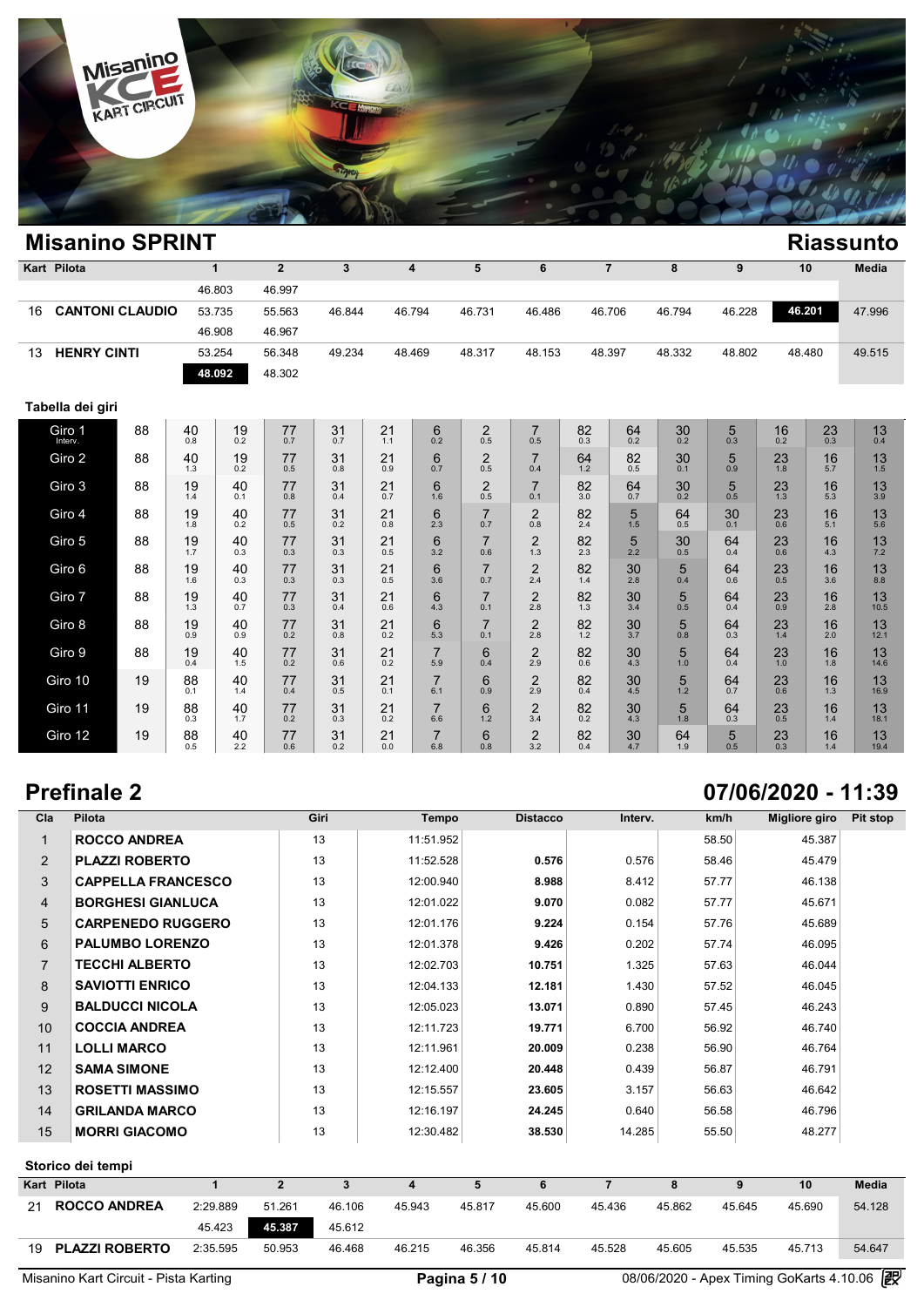

|     | <b>Misanino SPRINT</b>           |              |                |              |                         |        |        |                |        |        |        | <b>Riassunto</b> |
|-----|----------------------------------|--------------|----------------|--------------|-------------------------|--------|--------|----------------|--------|--------|--------|------------------|
|     | Kart Pilota                      | $\mathbf{1}$ | $\overline{2}$ | $\mathbf{3}$ | $\overline{\mathbf{4}}$ | 5      | 6      | $\overline{7}$ | 8      | 9      | 10     | Media            |
|     |                                  | 45.593       | 45.568         | 45.479       |                         |        |        |                |        |        |        |                  |
| 88  | CAPPELLA FRANCE 2:36.870         |              | 53.155         | 46.812       | 46.192                  | 46.164 | 46.290 | 46.343         | 46.841 | 46.561 | 46.484 | 55.456           |
|     |                                  | 46.173       | 46.138         | 46.917       |                         |        |        |                |        |        |        |                  |
| 82  | <b>BORGHESI GIANLU(2:24.930)</b> |              | 52.420         | 47.205       | 46.742                  | 46.091 | 46.423 | 46.242         | 47.207 | 46.071 | 45.789 | 54.435           |
|     |                                  | 45.671       | 46.059         | 46.810       |                         |        |        |                |        |        |        |                  |
| 2   | <b>CARPENEDO RUGG</b>            | 2:23.859     | 52.140         | 47.406       | 48.145                  | 46.506 | 45.829 | 45.851         | 46.636 | 46.511 | 45.903 | 54.399           |
|     |                                  | 45.689       | 45.914         | 46.800       |                         |        |        |                |        |        |        |                  |
| 77  | PALUMBO LORENZ(2:27.603          |              | 51.162         | 46.858       | 46.095                  | 46.163 | 46.347 | 46.734         | 47.048 | 46.225 | 46.152 | 54.649           |
|     |                                  | 46.258       | 46.240         | 47.560       |                         |        |        |                |        |        |        |                  |
| 64  | <b>TECCHI ALBERTO</b>            | 2:27.955     | 52.404         | 47.114       | 46.410                  | 46.129 | 46.429 | 46.093         | 48.133 | 46.134 | 46.253 | 54.745           |
|     |                                  | 46.489       | 46.099         | 46.044       |                         |        |        |                |        |        |        |                  |
| 7   | <b>SAVIOTTI ENRICO</b>           | 2:33.628     | 52.726         | 47.688       | 46.859                  | 46.750 | 46.178 | 46.775         | 46.249 | 46.045 | 46.059 | 55.286           |
|     |                                  | 46.954       | 46.330         | 46.483       |                         |        |        |                |        |        |        |                  |
| 40  | <b>BALDUCCI NICOLA</b>           | 2:32.685     | 52.760         | 47.492       | 48.072                  | 46.382 | 46.848 | 46.282         | 46.315 | 46.243 | 46.574 | 55.442           |
|     |                                  | 47.626       | 46.788         | 46.684       |                         |        |        |                |        |        |        |                  |
| 14. | <b>COCCIA ANDREA</b>             | 2:24.673     | 52.509         | 47.683       | 47.022                  | 47.148 | 46.740 | 46.837         | 47.494 | 47.324 | 47.603 | 55.097           |
|     |                                  | 46.774       | 47.303         | 47.156       |                         |        |        |                |        |        |        |                  |
| 6   | <b>LOLLI MARCO</b>               | 2:31.851     | 51.408         | 49.970       | 47.060                  | 47.493 | 47.252 | 47.069         | 46.959 | 46.931 | 47.118 | 55.703           |
|     |                                  | 47.408       | 46.764         | 46.856       |                         |        |        |                |        |        |        |                  |
| 16  | <b>SAMA SIMONE</b>               | 2:19.667     | 53.008         | 48.862       | 47.479                  | 47.346 | 47.070 | 47.398         | 47.382 | 46.870 | 47.049 | 54.821           |
|     |                                  | 46.854       | 46.902         | 46.791       |                         |        |        |                |        |        |        |                  |
| 31  | <b>ROSETTI MASSIMO</b>           | 2:29.921     | 53.022         | 48.772       | 47.777                  | 47.146 | 47.724 | 47.941         | 48.180 | 46.642 | 47.142 | 55.819           |
|     |                                  | 47.127       | 46.781         | 47.477       |                         |        |        |                |        |        |        |                  |
| 30  | <b>GRILANDA MARCO</b>            | 2:30.318     | 50.752         | 49.192       | 47.485                  | 48.509 | 49.280 | 47.417         | 47.400 | 46.827 | 47.190 | 55.900           |
|     |                                  | 46.796       | 47.087         | 48.454       |                         |        |        |                |        |        |        |                  |
| 13. | <b>MORRI GIACOMO</b>             | 2:23.206     | 53.444         | 48.277       | 48.380                  | 48.454 | 48.576 | 48.869         | 49.040 | 48.822 | 49.090 | 56.391           |
|     |                                  | 48.987       | 49.324         | 48.617       |                         |        |        |                |        |        |        |                  |

### **Tabella dei giri**

| Giro 1<br>Interv. | 88 | 40<br>0.0 | 19<br>0.7 | 2<br>0.1  | 21<br>0.3             | 82<br>0.1             | 77<br>0.2             | 64<br>0.4             | $\overline{7}$<br>0.0 | 16<br>0.3 | 6<br>0.2              | 30<br>0.1 | 31<br>0.0 | 14<br>0.3 | 13<br>0.4  |
|-------------------|----|-----------|-----------|-----------|-----------------------|-----------------------|-----------------------|-----------------------|-----------------------|-----------|-----------------------|-----------|-----------|-----------|------------|
| Giro 2            | 19 | 21<br>0.7 | 77<br>0.2 | 40<br>0.0 | $\overline{2}$<br>0.2 | 88<br>0.0             | 30<br>0.5             | 82<br>0.1             | 6<br>0.3              | 64<br>0.2 | $\overline{7}$<br>0.3 | 16<br>0.6 | 14<br>0.2 | 31<br>0.2 | 13<br>1.1  |
| Giro 3            | 19 | 21<br>0.4 | 77<br>1.0 | 88<br>0.2 | 40<br>0.3             | $\overline{2}$<br>0.1 | 82<br>0.5             | 64<br>0.5             | $\overline{7}$<br>0.9 | 30<br>0.3 | 14<br>0.5             | 6<br>0.7  | 16<br>0.2 | 31<br>0.3 | 13<br>0.7  |
| Giro 4            | 19 | 21<br>0.1 | 77<br>1.1 | 88<br>0.3 | 82<br>1.6             | 64<br>0.2             | 40<br>0.3             | 2<br>0.2              | $\overline{7}$<br>0.7 | 30<br>0.9 | 14<br>0.1             | 6<br>0.7  | 16<br>0.6 | 31<br>0.6 | 13<br>1.3  |
| Giro 5            | 21 | 19<br>0.3 | 77<br>1.1 | 88<br>0.3 | 82<br>1.5             | 64<br>0.2             | 40<br>0.6             | 2<br>0.3              | $\overline{7}$<br>1.0 | 14<br>1.4 | 6<br>1.1              | 30<br>0.1 | 16<br>0.3 | 31<br>0.4 | 13<br>2.6  |
| Giro 6            | 21 | 19<br>0.6 | 77<br>1.6 | 88<br>0.3 | 82<br>1.6             | 64<br>0.2             | $\overline{2}$<br>0.4 | 40<br>0.6             | $\overline{7}$<br>0.7 | 14<br>1.9 | 6<br>1.6              | 16<br>0.2 | 31<br>1.1 | 30<br>0.7 | 13<br>2.7  |
| Giro 7            | 21 | 19<br>0.7 | 88<br>2.7 | 77<br>0.0 | 82<br>1.5             | 64<br>0.1             | 2<br>0.1              | 40<br>1.0             | $\overline{7}$<br>1.2 | 14<br>2.0 | 6<br>1.8              | 16<br>0.6 | 31<br>1.6 | 30<br>0.2 | 13<br>4.1  |
| Giro 8            | 21 | 19<br>0.4 | 88<br>4.0 | 77<br>0.2 | $\overline{2}$<br>1.4 | 82<br>0.2             | 40<br>0.4             | 64<br>0.5             | $\overline{7}$<br>0.5 | 14<br>3.3 | 6<br>1.3              | 16<br>1.0 | 30<br>1.9 | 31<br>0.5 | 13<br>5.2  |
| Giro 9            | 21 | 19<br>0.3 | 77<br>4.9 | 88<br>0.0 | 82<br>1.4             | $\overline{2}$<br>0.1 | 40<br>0.4             | 64<br>0.4             | $\overline{7}$<br>0.4 | 14<br>4.5 | 6<br>0.9              | 16<br>0.9 | 30<br>1.8 | 31<br>0.3 | 13<br>7.4  |
| Giro 10           | 21 | 19<br>0.3 | 77<br>5.4 | 88<br>0.3 | 82<br>0.7             | $\overline{2}$<br>0.2 | 40<br>1.1             | 64<br>0.1             | $\overline{7}$<br>0.2 | 14<br>6.1 | 6<br>0.4              | 16<br>0.9 | 30<br>2.0 | 31<br>0.3 | 13<br>9.3  |
| Giro 11           | 21 | 19<br>0.5 | 77<br>6.0 | 88<br>0.3 | 82<br>0.2             | $\overline{2}$<br>0.3 | 64<br>2.0             | $\overline{7}$<br>0.7 | 40<br>0.2             | 14<br>5.7 | 6<br>1.0              | 16<br>0.3 | 30<br>1.9 | 31<br>0.6 | 13<br>11.2 |
| Giro 12           | 21 | 19<br>0.7 | 77<br>6.7 | 88<br>0.2 | 82<br>0.1             | $^{2}_{0.1}$          | 64<br>2.2             | $\overline{7}$<br>0.9 | 40<br>0.6             | 14<br>6.2 | 6<br>0.5              | 16<br>0.5 | 30<br>2.1 | 31<br>0.3 | 13<br>13.7 |
| Giro 13           | 21 | 19<br>0.5 | 88<br>8.4 | 82<br>0.0 | $\overline{2}$<br>0.1 | 77<br>0.2             | 64<br>1.3             | $\overline{7}$<br>1.4 | 40<br>0.8             | 14<br>6.7 | 6<br>0.2              | 16<br>0.4 | 31<br>3.1 | 30<br>0.6 | 13<br>14.2 |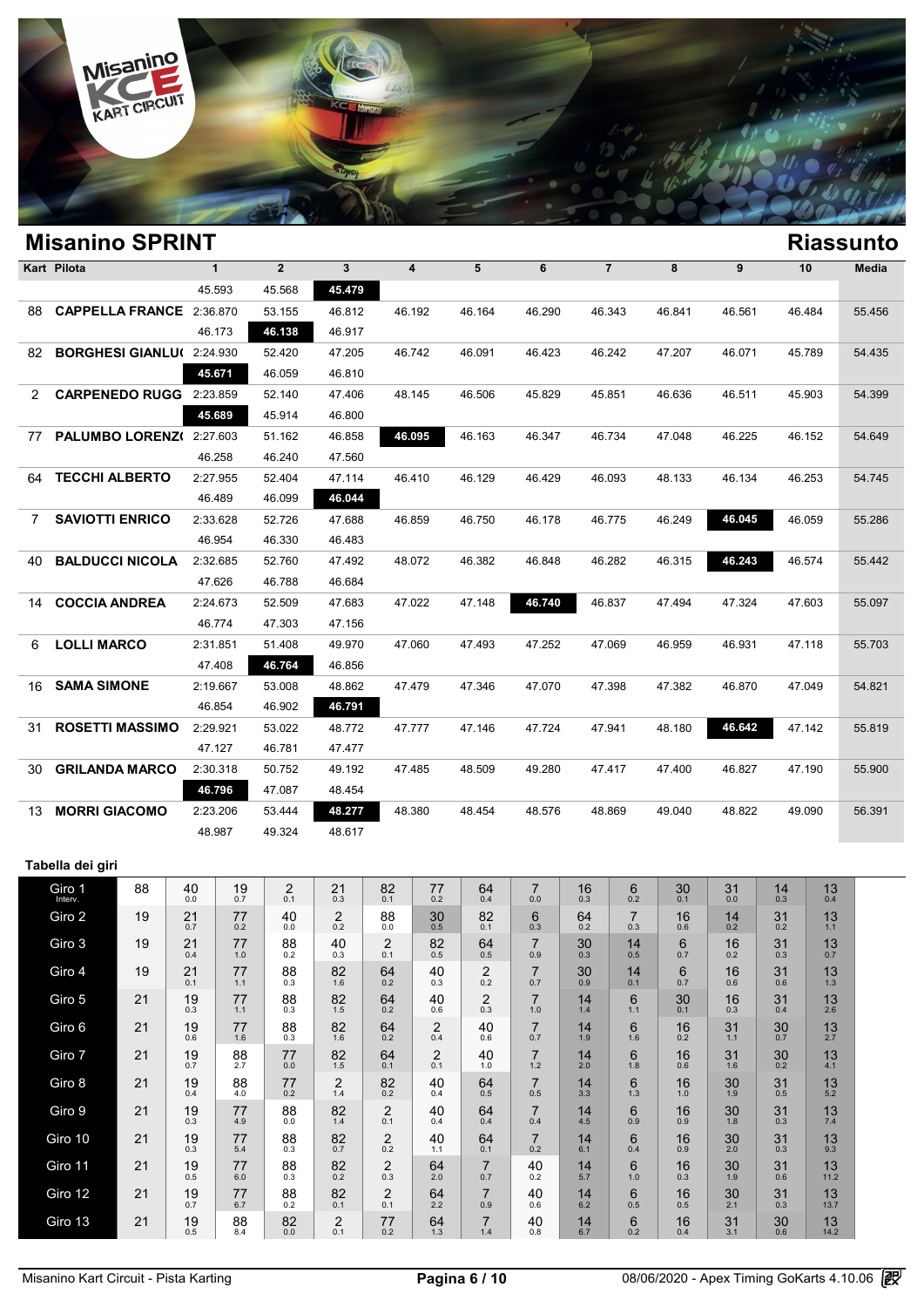

# **Somma dei punti**

| Cla            | Pilota                    | Prefinale 1              | <b>Prefinale 2</b>          | Punti |
|----------------|---------------------------|--------------------------|-----------------------------|-------|
| $\mathbf{1}$   | <b>CASONE ROBERTO</b>     | 25                       |                             | 25    |
| 2              | <b>ROCCO ANDREA</b>       | $\overline{\phantom{a}}$ | 25                          | 25    |
| 3              | <b>MATTIOLI MAICOL</b>    | 24                       | $\sim$                      | 24    |
| $\overline{4}$ | <b>PLAZZI ROBERTO</b>     | $\sim$                   | 24                          | 24    |
| 5              | <b>CAPPELLA FRANCESCO</b> | $\overline{\phantom{a}}$ | 23                          | 23    |
| 6              | <b>BISOGNI ANDREA</b>     | 23                       | $\mathcal{L}_{\mathcal{A}}$ | 23    |
| $\overline{7}$ | <b>BORGHESI GIANLUCA</b>  | $\blacksquare$           | 22                          | 22    |
| 8              | <b>CUCCHI ALBERTO</b>     | 22                       | $\mathcal{L}$               | 22    |
| 9              | <b>CARPENEDO RUGGERO</b>  | $\overline{\phantom{a}}$ | 21                          | 21    |
| 10             | <b>PAGANIN DANIELE</b>    | 21                       | $\sim$                      | 21    |
| 11             | <b>ANDRINI RAFFAELE</b>   | 20                       | $\overline{\phantom{a}}$    | 20    |
| 12             | <b>PALUMBO LORENZO</b>    | $\overline{\phantom{a}}$ | 20                          | 20    |
| 13             | <b>TECCHI ALBERTO</b>     | $\overline{\phantom{a}}$ | 19                          | 19    |
| 14             | <b>CHIAPPONI GLUCA</b>    | 19                       |                             | 19    |
| 15             | <b>SAVIOTTI ENRICO</b>    | $\mathbf{r}$             | 18                          | 18    |
| 16             | <b>LELLI STEFANO</b>      | 18                       | $\mathcal{L}_{\mathcal{A}}$ | 18    |
| 17             | <b>BALDUCCI NICOLA</b>    | $\mathbf{r}$             | 17                          | 17    |
| 18             | <b>CUCCHI ALEX</b>        | 17                       | $\overline{\phantom{a}}$    | 17    |
| 19             | <b>TASSI STEFANO</b>      | 16                       | $\sim$                      | 16    |
| 20             | <b>COCCIA ANDREA</b>      | $\overline{\phantom{a}}$ | 16                          | 16    |
| 21             | <b>LOLLI MARCO</b>        | $\overline{\phantom{a}}$ | 15                          | 15    |
| 22             | <b>RUSSO FEDERICO</b>     | 15                       | $\sim$                      | 15    |
| 23             | <b>FERRETTI GIORGIO</b>   | 14                       | ÷.                          | 14    |
| 24             | <b>SAMA SIMONE</b>        | $\overline{\phantom{a}}$ | 14                          | 14    |
| 25             | <b>ROSETTI MASSIMO</b>    | $\sim$                   | 13                          | 13    |
| 26             | <b>ROCCO ELISA</b>        | 13                       | $\blacksquare$              | 13    |
| 27             | <b>GRILANDA MARCO</b>     | $\overline{\phantom{a}}$ | 12                          | 12    |
| 28             | <b>NATALINI SAVERIO</b>   | 12                       | $\overline{\phantom{a}}$    | 12    |
| 29             | <b>CANTONI CLAUDIO</b>    | 11                       | $\overline{\phantom{a}}$    | 11    |
| 30             | <b>MORRI GIACOMO</b>      | $\overline{\phantom{a}}$ | 11                          | 11    |
| 31             | <b>HENRY CINTI</b>        | 10                       | $\sim$                      | 10    |

# **Finale 2 07/06/2020 - 12:41**

| Cla            | Pilota                  | Giri | <b>Tempo</b> | <b>Distacco</b> | Interv. | km/h  | Migliore giro Pit stop | Pena |
|----------------|-------------------------|------|--------------|-----------------|---------|-------|------------------------|------|
| 1              | <b>CUCCHI ALEX</b>      | 13   | 12:36.372    |                 |         | 55.07 | 45.817                 |      |
| 2              | <b>TASSI STEFANO</b>    | 13   | 12:37.163    | 0.791           | 0.791   | 55.01 | 45.796                 |      |
| 3              | <b>BALDUCCI NICOLA</b>  | 13   | 12:40.916    | 4.544           | 3.753   | 54.74 | 46.193                 |      |
| $\overline{4}$ | <b>FERRETTI GIORGIO</b> | 13   | 12:42.175    | 5.803           | 1.259   | 54.65 | 46.291                 |      |
| 5              | <b>RUSSO FEDERICO</b>   | 13   | 12:43.277    | 6.905           | 1.102   | 54.57 | 46.341                 |      |
| 6              | <b>COCCIA ANDREA</b>    | 13   | 12:50.983    | 14.611          | 7.706   | 54.02 | 46.739                 |      |
| $\overline{7}$ | <b>CANTONI CLAUDIO</b>  | 13   | 12:51.770    | 15.398          | 0.787   | 53.97 | 46.621                 |      |
| 8              | <b>NATALINI SAVERIO</b> | 13   | 12:52.111    | 15.739          | 0.341   | 53.95 | 47.097                 |      |
| 9              | <b>ROCCO ELISA</b>      | 13   | 12:52.773    | 16.401          | 0.662   | 53.90 | 47.064                 |      |
| 10             | <b>ROSETTI MASSIMO</b>  | 13   | 12:55.899    | 19.527          | 3.126   | 53.68 | 46.925                 |      |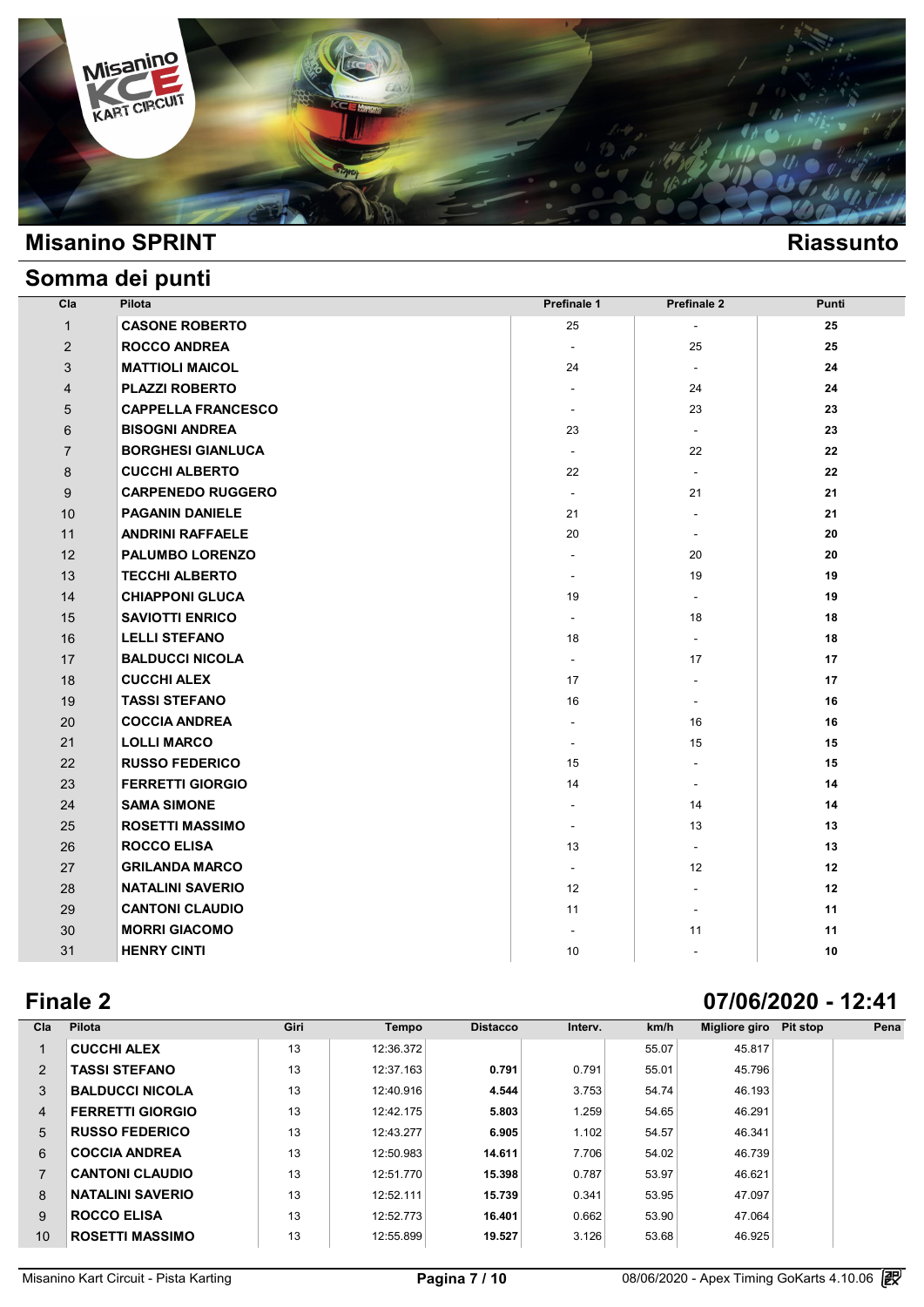

| Cla                   | Pilota                 |                         |                       | Giri             | <b>Tempo</b>        |                  | <b>Distacco</b>         | km/h<br>Interv. | <b>Migliore giro</b> | Pena                |               |                                 |                |                      |
|-----------------------|------------------------|-------------------------|-----------------------|------------------|---------------------|------------------|-------------------------|-----------------|----------------------|---------------------|---------------|---------------------------------|----------------|----------------------|
| 11                    |                        | <b>GRILANDA MARCO</b>   |                       |                  | 13                  |                  | 12:56.838               | 20.466          |                      | 0.939               | 53.62         | 47.116                          |                |                      |
| 12                    | <b>HENRY CINTI</b>     |                         |                       |                  | 13                  |                  | 12:58.279               | 21.907          |                      | 1.441               | 53.52         | 47.378                          |                |                      |
| 13                    |                        | <b>SAMA SIMONE</b>      |                       |                  | 13                  |                  | 13:01.695               | 28.323          |                      | 6.416               | 53.08         | 46.570                          |                | 3.000                |
| 14                    |                        | <b>MORRI GIACOMO</b>    |                       |                  | 13                  |                  | 13:07.225               | 30.853          |                      | 2.530               | 52.91         | 47.896                          |                |                      |
|                       | Storico dei tempi      |                         |                       |                  |                     |                  |                         |                 |                      |                     |               |                                 |                |                      |
|                       | Kart Pilota            |                         | $\mathbf{1}$          | 2 <sup>2</sup>   |                     | 3                | $\overline{\mathbf{4}}$ | 5               | 6                    | $\overline{7}$      | 8             | 9                               | 10             | Media                |
|                       | 16 CUCCHI ALEX         |                         | 3:12.539              | 50.685           |                     | 46.939           | 47.688                  | 46.278          | 46.127               | 46.047              | 45.817        | 46.249                          | 46.113         | 57.903               |
|                       |                        |                         | 46.153                | 46.054           |                     | 46.061           |                         |                 |                      |                     |               |                                 |                |                      |
| $\overline{7}$        | <b>TASSI STEFANO</b>   |                         | 3:08.816              | 50.605           |                     | 46.722           | 47.764                  | 46.714          | 46.221               | 46.106              | 46.215        | 46.109                          | 46.248         | 57.642               |
|                       |                        |                         | 46.154                | 45.880           |                     | 45.796           |                         |                 |                      |                     |               |                                 |                |                      |
| $\mathbf{2}^{\prime}$ |                        | <b>BALDUCCI NICOLA</b>  | 3:05.259              | 51.294           |                     | 47.043           | 47.492                  | 47.032          | 47.263               | 46.533              | 46.589        | 46.340                          | 46.367         | 57.756               |
|                       |                        |                         | 46.395                | 46.193           |                     | 47.028           |                         |                 |                      |                     |               |                                 |                |                      |
| 88                    |                        | <b>FERRETTI GIORGIO</b> | 3:03.510              | 50.524           |                     | 47.231           | 46.848                  | 46.794          | 47.529               | 46.619              | 46.857        | 46.322                          | 46.691         | 57.556               |
|                       |                        |                         | 46.652                | 46.291           |                     | 46.365           |                         |                 |                      |                     |               |                                 |                |                      |
| 5                     | <b>RUSSO FEDERICO</b>  |                         | 3:11.668              | 50.861           |                     | 48.038           | 46.874                  | 47.088          | 46.924               | 46.511              | 46.867        | 46.341                          | 47.092         | 58.307               |
|                       |                        |                         | 46.893                | 46.341           |                     | 46.502           |                         |                 |                      |                     |               |                                 |                |                      |
| 21                    | <b>COCCIA ANDREA</b>   |                         | 3:15.429<br>47.581    | 51.860<br>48.592 |                     | 47.324<br>47.823 | 47.099                  | 47.389          | 46.973               | 46.739              | 48.123        | 47.219                          | 47.014         | 59.166               |
| 30                    | <b>CANTONI CLAUDIO</b> |                         | 3:17.270              | 52.219           |                     | 47.764           | 47.559                  | 47.454          | 47.423               | 46.732              | 47.599        | 47.448                          | 47.299         | 59.277               |
|                       |                        |                         | 47.636                | 47.581           |                     | 46.621           |                         |                 |                      |                     |               |                                 |                |                      |
| 31                    |                        | <b>NATALINI SAVERIO</b> | 3:03.389              | 52.024           |                     | 47.921           | 47.385                  | 47.553          | 47.396               | 47.328              | 47.556        | 47.331                          | 47.278         | 58.237               |
|                       |                        |                         | 47.716                | 47.097           |                     | 47.110           |                         |                 |                      |                     |               |                                 |                |                      |
| 6                     | <b>ROCCO ELISA</b>     |                         | 3:15.457              | 51.452           |                     | 47.838           | 47.256                  | 47.586          | 47.845               | 47.208              | 47.576        | 47.562                          | 47.349         | 59.236               |
|                       |                        |                         | 47.539                | 48.348           |                     | 47.064           |                         |                 |                      |                     |               |                                 |                |                      |
| 64                    |                        | <b>ROSETTI MASSIMO</b>  | 3:13.023              | 54.788           |                     | 49.793           | 47.785                  | 47.247          | 47.198               | 47.546              | 47.704        | 47.470                          | 47.427         | 59.323               |
|                       |                        |                         | 47.164                | 47.132           |                     | 46.925           |                         |                 |                      |                     |               |                                 |                |                      |
| 40                    | <b>GRILANDA MARCO</b>  |                         | 3:08.967              | 54.123           |                     | 48.468           | 48.386                  | 47.292          | 47.820               | 47.627              | 48.092        | 47.514                          | 47.758         | 59.052               |
|                       |                        |                         | 47.329                | 47.116           |                     | 47.193           |                         |                 |                      |                     |               |                                 |                |                      |
| 23                    | <b>HENRY CINTI</b>     |                         | 3:58.761              | 49.775           |                     | 47.979           | 48.359                  | 47.801          | 47.492               | 47.591              | 47.378        | 47.689                          | 47.462         | 1:03.775             |
| 19                    | <b>SAMA SIMONE</b>     | 47.620<br>3:17.895      |                       | 47.398<br>54.559 |                     | 58.483           | 47.492                  | 47.331          | 47.255               | 46.999              |               | 47.111                          | 46.570         | 1:00.130             |
|                       |                        |                         | 47.098                | 47.039           |                     | 46.778           |                         |                 |                      |                     | 47.085        |                                 |                |                      |
| 13                    | <b>MORRI GIACOMO</b>   |                         | 3:07.592              | 54.645           |                     | 49.494           | 47.896                  | 47.928          | 48.495               | 48.514              | 48.880        | 48.502                          | 48.647         | 59.691               |
|                       |                        |                         | 48.556                | 48.150           |                     | 48.693           |                         |                 |                      |                     |               |                                 |                |                      |
|                       |                        |                         |                       |                  |                     |                  |                         |                 |                      |                     |               |                                 |                |                      |
|                       | Tabella dei giri       |                         |                       |                  |                     |                  |                         |                 |                      |                     |               |                                 |                |                      |
|                       | Giro 1<br>Interv.      | $\overline{2}$          | 16<br>0.8             | 7<br>0.4         | $\frac{5}{0.3}$     | 21<br>0.3        | $88 \atop 0.2$          | $64 \atop 0.2$  | 19<br>0.1            | 40<br>0.2           | 6<br>0.0      | $_{\rm 0.0}^{30}$<br>$31_{0.2}$ | $13 \atop 0.3$ | $23$ <sub>52.9</sub> |
|                       | Giro 2                 | 2                       | 16<br>0.2             | 7<br>0.3         | 5<br>0.5            | 88<br>0.1        | 21<br>1.1               | 6<br>0.4        | 31<br>0.8            | 30<br>0.2           | 40<br>1.5     | 19<br>64<br>0.2<br>$0.0\,$      | 13<br>0.9      | $23$<br>48.0         |
|                       | Giro 3                 | 2                       | 16<br>0.1             | 7<br>0.1         | 88<br>$1.2$         | 5<br>0.6         | 21<br>0.5               | 6<br>1.0        | 31<br>0.9            | 30<br>0.0           | 40<br>2.2     | 64<br>13<br>1.5<br>0.6          | 19<br>7.9      | 23<br>38.5           |
|                       | Giro 4                 | $\overline{2}$<br>16    |                       | 7                | $88 \atop 0.3$      | 5                | 21                      | 6               | 31                   | 30                  | 40            | 64<br>13                        | 19             | $\frac{23}{39.4}$    |
|                       | Giro 5                 | 16                      | 0.2                   | 0.2<br>7         |                     | 0.6<br>5         | 0.8<br>21               | 1.1<br>6        | 1.0<br>31            | 0.2<br>30           | 3.1<br>40     | 0.7<br>0.9<br>64<br>13          | $7.5\,$<br>19  |                      |
|                       |                        |                         | $^{2}_{0.4}$          | 0.2              | $88$ <sub>0.4</sub> | 0.9              | 1.1                     | 1.3             | 1.0                  | 0.1                 | 2.9           | 0.9<br>1.4                      | 6.9            | $\frac{23}{39.8}$    |
|                       | Giro 6                 | 16                      | $\overline{7}$<br>0.7 | 2<br>0.8         | 88<br>0.9           | 5<br>0.3         | 21<br>1.1               | 6<br>2.2        | 31<br>0.5            | 30<br>0.1           | 40<br>3.3     | 64<br>13<br>0.3<br>2.7          | 19<br>5.7      | 23<br>40.1           |
|                       | Giro 7                 | 16                      | $\overline{7}$<br>0.8 | $\frac{2}{1.2}$  | $88_{0.9}$          | $\frac{5}{0.2}$  | $^{21}_{1.3}$           | $6 \atop 2.7$   | 30 <sub>0.2</sub>    | 31<br>0.4           | $^{40}_{3.8}$ | $64_{0.2}$<br>$13 \choose 3.7$  | $19_{4.2}$     | $23$<br>40.7         |
|                       | Giro 8                 | 16                      | $\underset{1.2}{7}$   | $\frac{2}{1.6}$  | $88$<br>$1.2$       | $\frac{5}{0.2}$  | $^{21}_{2.6}$           | $6 \n2.1$       | 30 <sub>0.2</sub>    | $31$ <sub>0.3</sub> | $64 \n4.2$    | $^{40}_{0.1}$<br>$^{13}_{4.7}$  | $19_{2.4}$     | $23$<br>41.0         |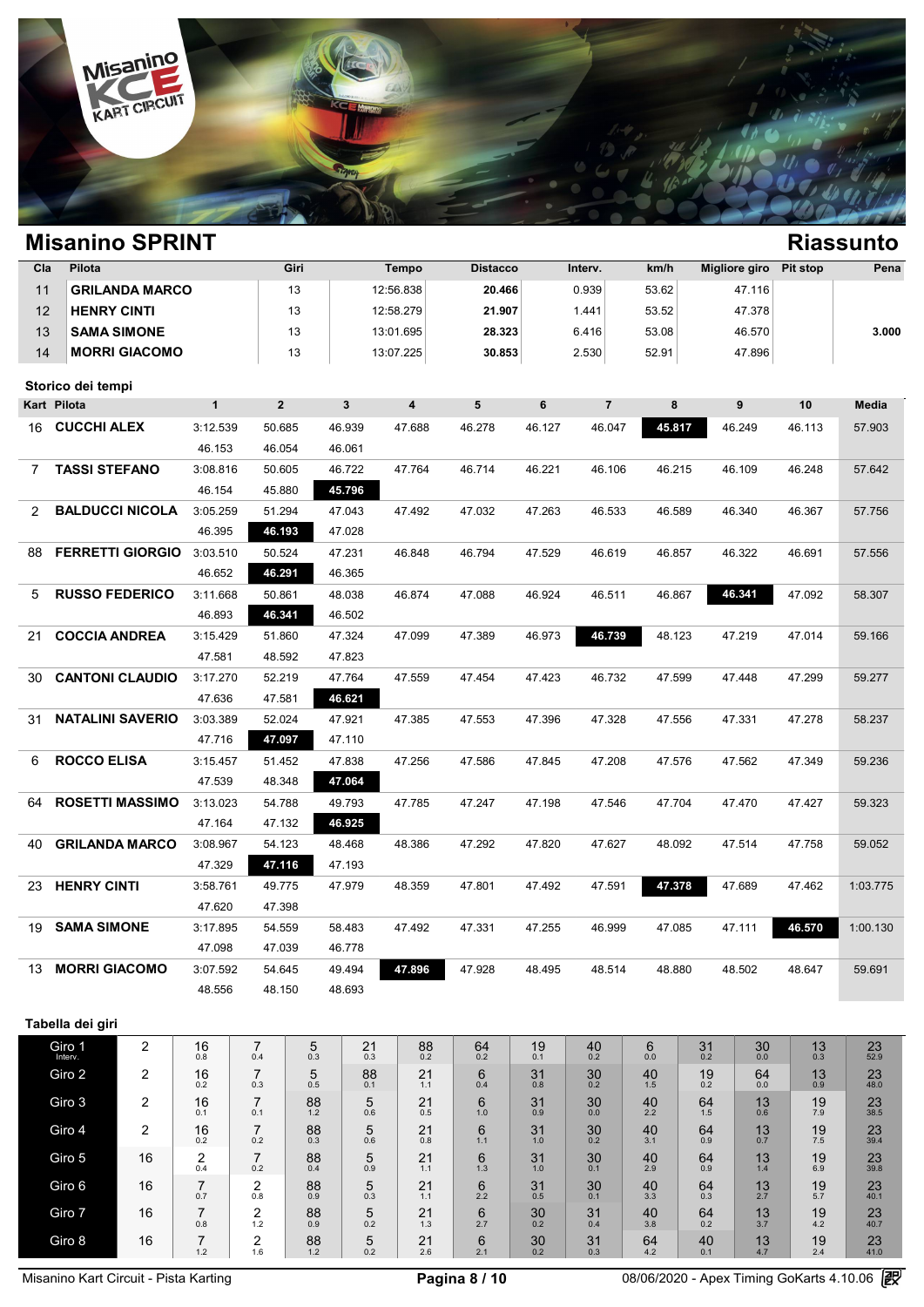

| Giro 9  | 16 | ⇁<br>1.0 | ⌒<br>1.8      | 88<br>1.2 | 5<br>0.2 | 21<br>3.5 | $6\phantom{1}6$<br>2.5 | 30<br>0.1 | 31<br>0.2 | 64<br>4.3 | 40<br>0.1 | 13<br>5.7 | 19<br>1.0 | 23<br>41.5        |
|---------|----|----------|---------------|-----------|----------|-----------|------------------------|-----------|-----------|-----------|-----------|-----------|-----------|-------------------|
| Giro 10 | 16 | ⇁<br>1.2 | $\sim$<br>1.9 | 88<br>1.5 | 5<br>0.6 | 21<br>3.4 | 6<br>2.8               | 30<br>0.1 | 31<br>0.2 | 64<br>4.4 | 40<br>0.5 | 19<br>5.5 | 13<br>1.0 | 23<br>41.4        |
| Giro 11 | 16 | -<br>1.2 | ົ<br>2.2      | 88<br>1.8 | 5<br>0.9 | 21<br>4.1 | 6<br>2.7               | 30<br>0.2 | 31<br>0.3 | 64<br>3.9 | 40<br>0.6 | 19<br>5.3 | 13<br>2.5 | 23<br>40.4        |
| Giro 12 | 16 | ⇁<br>1.0 | ົ<br>2.5      | 88<br>1.9 | 5<br>0.9 | 21<br>6.3 | 31<br>1.8              | 30<br>0.1 | 6<br>0.5  | 64<br>3.2 | 40<br>0.6 | 19<br>5.2 | 13<br>3.6 | $\frac{25}{39.7}$ |
| Giro 13 | 16 | ⇁<br>0.7 | ◠<br>3.7      | 88<br>1.2 | 5<br>1.1 | 21<br>7.7 | 30<br>0.7              | 31<br>0.3 | 6<br>0.6  | 64<br>3.1 | 40<br>0.9 | 19<br>4.8 | 13<br>5.5 |                   |

# **Finale 1 07/06/2020 - 12:57**

| Pilota                    | Giri | Tempo     | <b>Distacco</b> | Interv. | km/h  | Migliore giro | Pit stop | Pena  |
|---------------------------|------|-----------|-----------------|---------|-------|---------------|----------|-------|
| <b>ROCCO ANDREA</b>       | 13   | 11:23.538 |                 |         | 60.67 | 45.258        |          | 3.000 |
| <b>CASONE ROBERTO</b>     | 13   | 11:27.541 | 1.003           | 1.003   | 60.58 | 45.571        |          |       |
| <b>PALUMBO LORENZO</b>    | 13   | 11:27.921 | 1.383           | 0.380   | 60.55 | 45.790        |          |       |
| <b>CARPENEDO RUGGERO</b>  | 13   | 11:28.917 | 2.379           | 0.996   | 60.46 | 45.347        |          |       |
| <b>BISOGNI ANDREA</b>     | 13   | 11:28.958 | 2.420           | 0.041   | 60.46 | 45.841        |          |       |
| <b>BORGHESI GIANLUCA</b>  | 13   | 11:29.165 | 2.627           | 0.207   | 60.44 | 45.571        |          |       |
| <b>PAGANIN DANIELE</b>    | 13   | 11:29.291 | 2.753           | 0.126   | 60.43 | 45.337        |          |       |
| <b>ANDRINI RAFFAELE</b>   | 13   | 11:29.518 | 2.980           | 0.227   | 60.41 | 45.347        |          |       |
| <b>MATTIOLI MAICOL</b>    | 13   | 11:32.709 | 6.171           | 3.191   | 60.13 | 45.531        |          |       |
| <b>CHIAPPONI GLUCA</b>    | 13   | 11:35.710 | 9.172           | 3.001   | 59.87 | 45.706        |          |       |
| <b>CAPPELLA FRANCESCO</b> | 13   | 11:36.029 | 9.491           | 0.319   | 59.84 | 46.111        |          |       |
| <b>PLAZZI ROBERTO</b>     | 13   | 11:36.258 | 9.720           | 0.229   | 59.82 | 45.852        |          |       |
| <b>CUCCHI ALBERTO</b>     | 13   | 11:36.527 | 9.989           | 0.269   | 59.80 | 46.040        |          |       |
| <b>LELLI STEFANO</b>      | 13   | 11:39.171 | 12.633          | 2.644   | 59.57 | 46.489        |          |       |
| <b>SAVIOTTI ENRICO</b>    | 13   | 11:44.752 | 18.214          | 5.581   | 59.10 | 46.755        |          |       |
| <b>TECCHI ALBERTO</b>     | 10   | 9:13.432  | 3 Giri          | 3 Giri  | 57.89 | 45.907        |          |       |
|                           |      |           |                 |         |       |               |          |       |

|                | Storico dei tempi       |             |                |        |        |        |        |                |        |        |        |              |
|----------------|-------------------------|-------------|----------------|--------|--------|--------|--------|----------------|--------|--------|--------|--------------|
|                | <b>Kart Pilota</b>      | $\mathbf 1$ | $\overline{2}$ | 3      | 4      | 5      | 6      | $\overline{7}$ | 8      | 9      | 10     | <b>Media</b> |
| 30.            | <b>ROCCO ANDREA</b>     | 2:04.638    | 49.921         | 46.314 | 46.816 | 45.380 | 45.645 | 46.351         | 45.642 | 45.269 | 45.258 | 52.194       |
|                |                         | 45.363      | 45.402         | 46.531 |        |        |        |                |        |        |        |              |
| 21             | <b>CASONE ROBERTO</b>   | 2:03.681    | 50.168         | 46.079 | 46.401 | 45.814 | 45.843 | 46.474         | 47.086 | 45.571 | 45.625 | 52.454       |
|                |                         | 47.262      | 46.201         | 45.697 |        |        |        |                |        |        |        |              |
| $5^{\circ}$    | <b>PALUMBO LORENZO</b>  | 2:09.081    | 49.960         | 45.922 | 46.086 | 46.020 | 46.083 | 45.813         | 45.925 | 45.790 | 45.849 | 52.711       |
|                |                         | 46.366      | 46.525         | 45.824 |        |        |        |                |        |        |        |              |
| 19             | <b>CARPENEDO RUGG</b>   | 2:02.107    | 51.157         | 46.093 | 46.415 | 46.103 | 46.391 | 46.245         | 45.750 | 45.499 | 45.347 | 52.262       |
|                |                         | 45.531      | 46.783         | 45.996 |        |        |        |                |        |        |        |              |
| 13             | <b>BISOGNI ANDREA</b>   | 2:02.376    | 49.721         | 45.841 | 46.819 | 46.243 | 46.570 | 45.932         | 45.861 | 45.938 | 45.861 | 52.335       |
|                |                         | 46.069      | 46.808         | 46.327 |        |        |        |                |        |        |        |              |
| 31             | <b>BORGHESI GIANLU(</b> | 2:04.699    | 49.129         | 45.956 | 45.964 | 45.836 | 46.181 | 46.107         | 46.575 | 46.217 | 45.571 | 52.518       |
|                |                         | 46.765      | 47.769         | 45.976 |        |        |        |                |        |        |        |              |
| $\overline{7}$ | <b>PAGANIN DANIELE</b>  | 2:06.946    | 50.673         | 45.943 | 46.125 | 46.261 | 46.903 | 46.362         | 45.676 | 45.505 | 45.337 | 52.664       |
|                |                         | 45.560      | 47.439         | 45.904 |        |        |        |                |        |        |        |              |
| 16             | <b>ANDRINI RAFFAELE</b> | 2:08.154    | 50.675         | 45.901 | 46.446 | 45.998 | 47.173 | 46.152         | 46.491 | 45.820 | 45.450 | 52.748       |
|                |                         | 45.347      | 46.343         | 45.785 |        |        |        |                |        |        |        |              |
| 6              | <b>MATTIOLI MAICOL</b>  | 2:05.599    | 49.956         | 45.822 | 54.498 | 45.956 | 45.531 | 45.620         | 45.714 | 45.950 | 45.734 | 52.955       |
|                |                         | 46.338      | 45.894         | 45.805 |        |        |        |                |        |        |        |              |
| 14             | <b>CHIAPPONI GLUCA</b>  | 2:11.298    | 52.084         | 46.694 | 46.092 | 45.970 | 45.897 | 45.866         | 46.303 | 46.680 | 45.706 | 53.421       |
|                |                         |             |                |        |        |        |        |                |        |        |        |              |